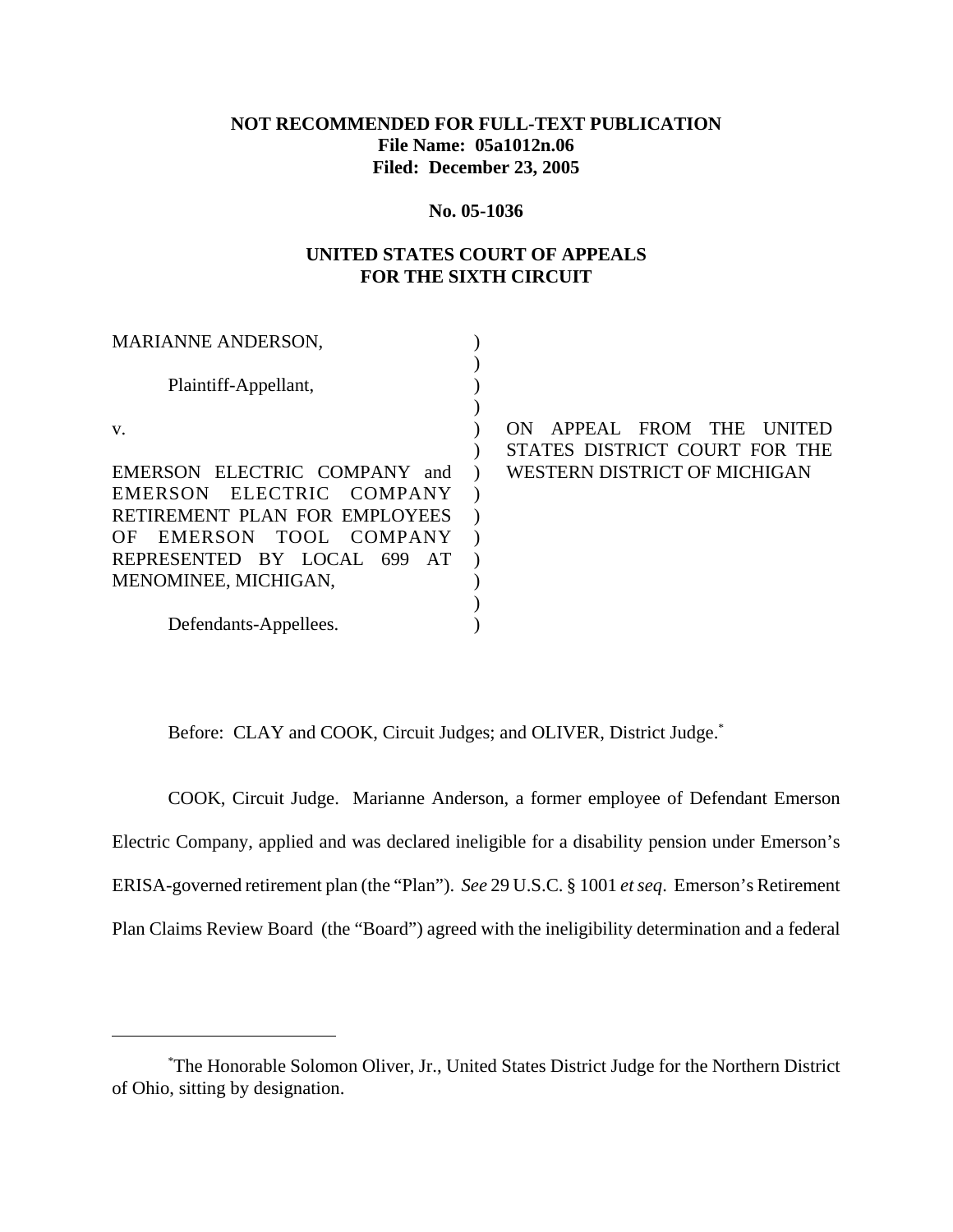district court upheld the Board's decision. Anderson now appeals. Because the Board's decision was not arbitrary and capricious, we affirm the district court's decision.

I.

During her 14-year employment with Emerson, Anderson was a Participant in Emerson's retirement plan.Under the Plan, "active Participants" who attain age 40 with at least ten years of credited service and who become disabled are entitled to a \$100 per month disability pension. Anderson's employment terminated in 1995 when she became disabled. At that time Anderson had accumulated over 14 years of credited service but was only 33 years old—seven years too young to qualify for a disability pension. She sought and received disability benefits under the Social Security Act.

About eight years later, after Anderson turned 40, she contacted Emerson about receiving the \$100-per-month disability pension under the Plan. A plan administrator informed Anderson she was ineligible because she did not meet the age requirement "at the time of [her] disability." Anderson appealed this determination to the Board, which agreed that Anderson was ineligible, stating: "Each of the [eligibility] conditions must be satisfied at the time the disability commences." The district court upheld the Board's denial of benefits, and Anderson filed this appeal.

II.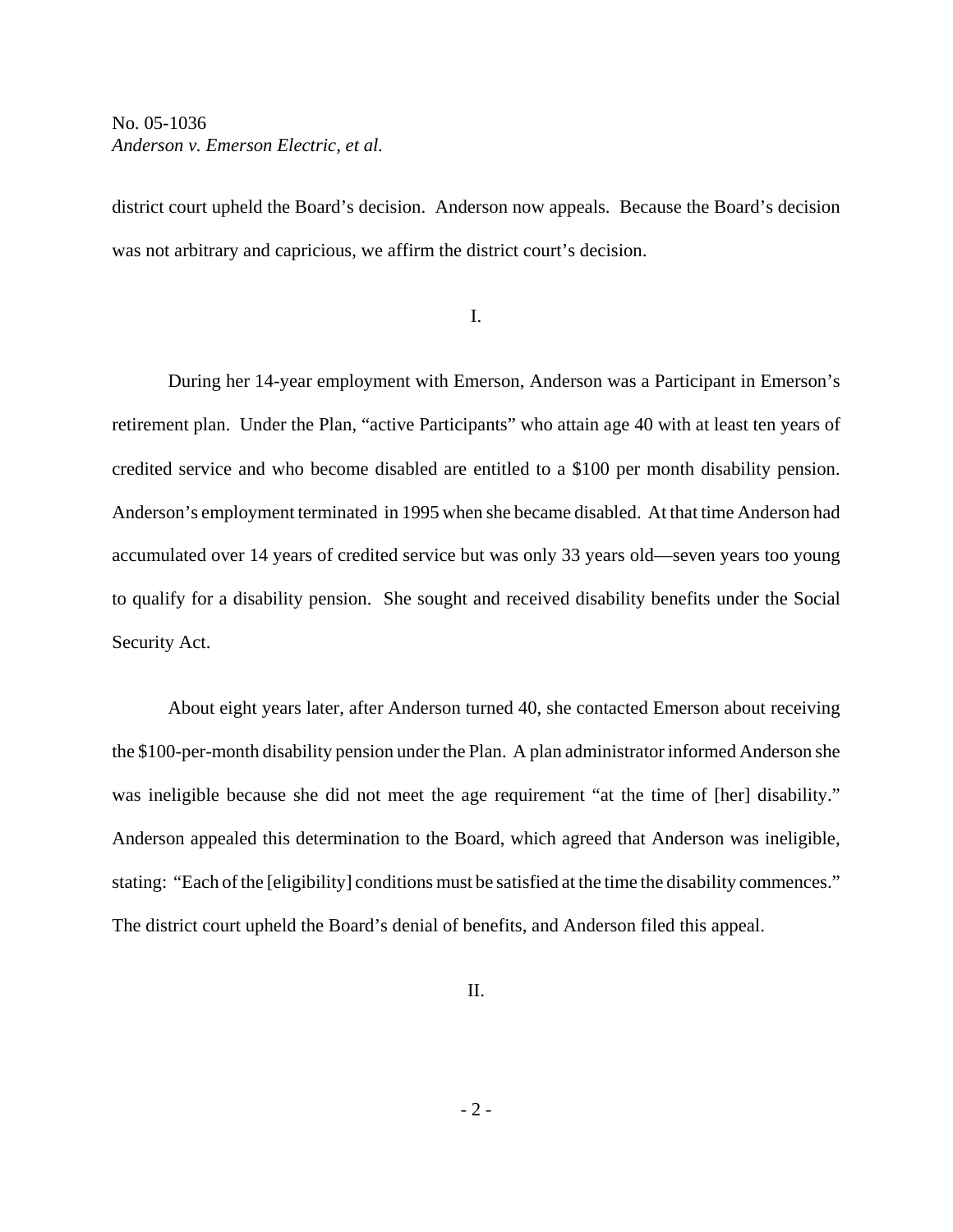This court reviews de novo the district court's ruling, applying the same legal standard as the district court. *See Wilkins v. Baptist Healthcare Sys., Inc.*, 150 F.3d 609, 613 (6th Cir. 1998). A district court applies the "arbitrary and capricious" standard of review to an ERISA-plan administrator's decision regarding benefits where, as here, "the plan gives the administrator or fiduciary discretionary authority to determine eligibility for benefits or to construe the terms of the plan." *Darland v. Fortis Benefits Ins. Co.,* 317 F.3d 516, 527 (6th Cir. 2003).

Under the arbitrary and capricious review standard, the administrator's determination will be upheld if "it is 'rational in light of the plan's provisions.'" *Marks v. Newcourt Credit Group, Inc*., 342 F.3d 444, 457 (6th Cir. 2003) (quoting *Borda v. Hardy, Lewis, Pollard & Page, P.C.*, 138 F.3d 1062, 1066 (6th Cir. 1998)). Put another way, "[a] decision is not arbitrary and capricious if it is based on a reasonable interpretation of the plan." *Shelby County Health Care Corp. v. S. Council of Indus. Workers Health & Welfare Trust Fund*, 203 F.3d 926, 933 (6th Cir. 2000). Moreover, a reviewing court "must accept a plan administrator's rational interpretation of a plan even in the face of an equally rational interpretation offered by the participants." *Morgan v. SKF USA, Inc*., 385 F.3d 989, 992 (6th Cir. 2004).

#### III.

Under Plan Section 6.1, to be eligible for a disability pension Anderson must be "[a]n active Participant who shall have attained at least age 40, who has at least 10 years of Pension Credited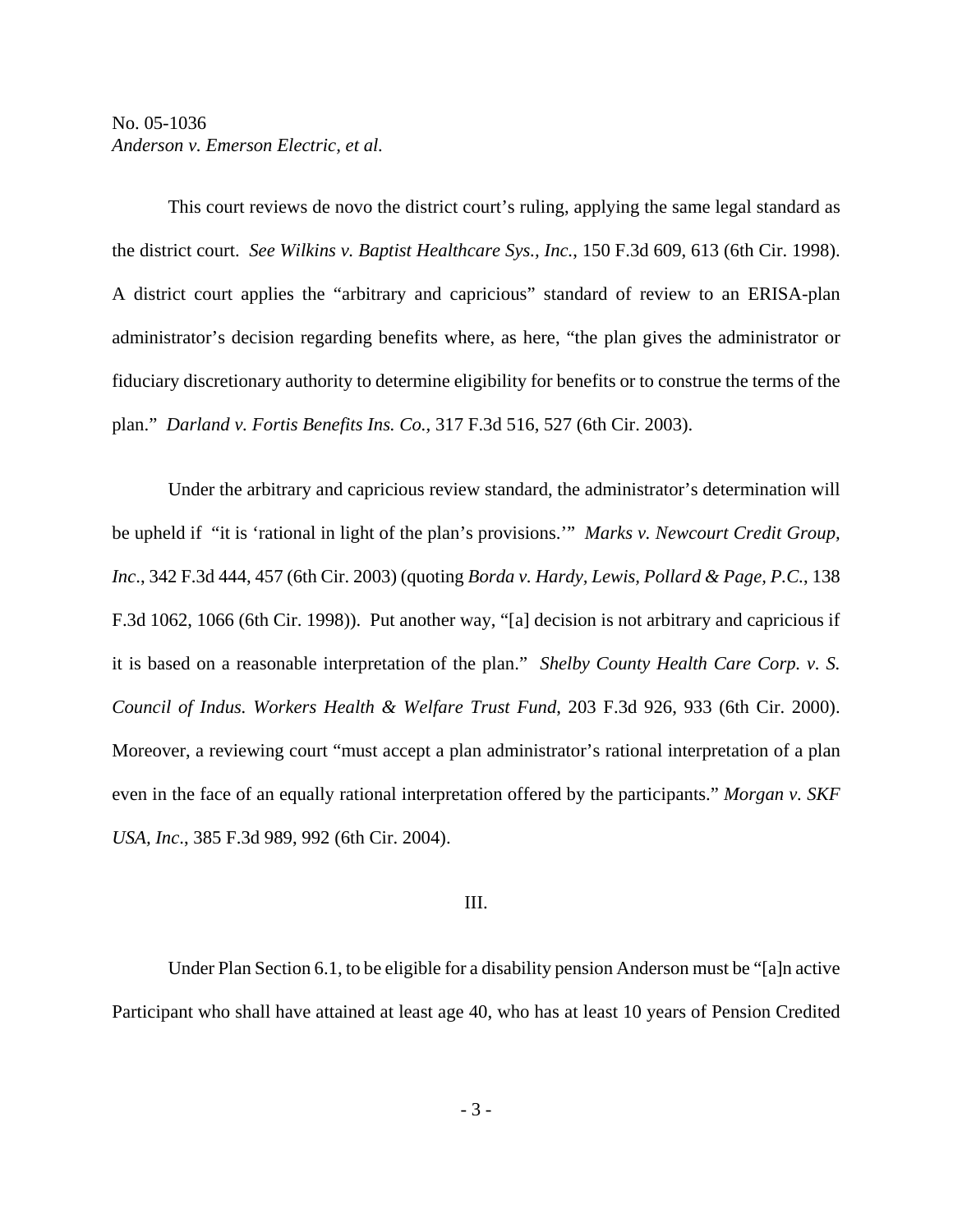Service, and who becomes permanently and totally disabled, as set out in Section 6.2."<sup>1</sup> The dispute here is over *when* the age requirement of Section 6.1 must be satisfied. Anderson contends she can become "totally and permanently disabled" prior to her fortieth birthday and still qualify for a disability pension upon reaching the required age. Emerson, on the other hand, insists the age requirement must be satisfied before the onset of the triggering disability.

Anderson first argues Emerson's interpretation is arbitrary and capricious because it unreasonably requires her to satisfy an unwritten eligibility requirement—attaining age 40 *before* becoming disabled—in order to receive a disability pension. Emerson acknowledges it may not deny benefits by imposing a condition not encompassed within the Plan documents, *see Jones v. Metro. Life Ins. Co.,* 385 F.3d 654, 661 (6th Cir. 2004) ("Discretion to interpret a plan . . . does not include the authority to add eligibility requirements to the plan."), but contends the Plan language already expresses the eligibility requirement in question.

The grammatical structure of Plan Section 6.1 states the age requirement as a condition precedent to the disability requirement: "An active Participant who *shall have attained* at least age 40, . . . and who *becomes* permanently and totally disabled, . . . shall receive a [disability] pension." (emphasis added). Use of the future perfect tense ("shall have attained") expresses the idea that one

<sup>&</sup>lt;sup>1</sup>Plan Section 6.2, in turn, provides that a Participant is "permanently and totally disabled" only if: "a) while employed by the Employer he or she has been totally disabled by bodily injury or disease . . . and b) he is eligible for and is receiving disability benefits under the Social Security Act."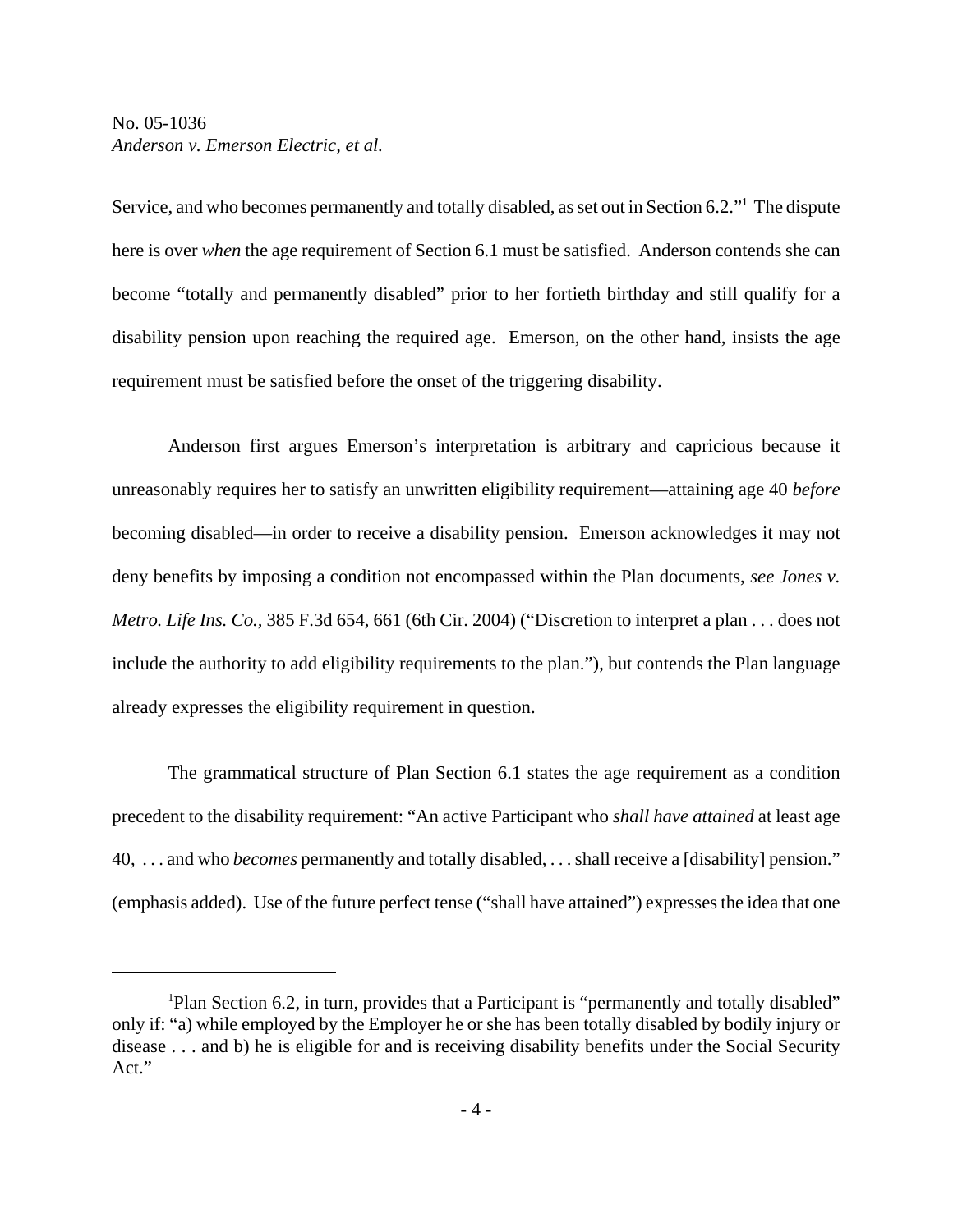event will occur before another in the future. Emerson interprets the combination of the future perfect tense with the present tense ("becomes") to mean that to be eligible, Anderson must have attained the age of 40 before she becomes disabled.

Although Emerson's interpretation may be open to debate, under the arbitrary and capricious standard of review we uphold it if it is reasonable. Here we judge reasonableness by whether the plan administrator's interpretation adheres to the language of the plan "as it would be construed by an ordinary person." *Morgan,* 385 F.3d at 992 (citing *Shelby County Health Care,* 203 F.3d at 934). And "[w]e must accept a plan administrator's rational interpretation of a plan even in the face of an equally rational [differing] interpretation." *Morgan,* 385 F.3d at 992 (citing *Ross v. Pension Plan for Hourly Employees of SKF Indus., Inc.*, 847 F.2d 329, 334 (6th Cir. 1988)).

Although Anderson argues that "the Plan could have included language stating that a participant must be 40 years old at the time of disability in order to qualify for benefits," she is wrong to conclude that the absence of such specificity renders the administrator's interpretation unreasonable. Anderson offers no alternative reading of Section 6.1 that would prove Emerson's reading untenable. Nor does she point to other sections of the Plan that are ignored or rendered meaningless by Emerson's interpretation.

Anderson also complains that the district court erred by upholding the Board's decision on a ground not originally offered by the Board. Specifically, she contends that the district court's sole rationale for its decision was reading the term "active Participant" to mean "a current employee of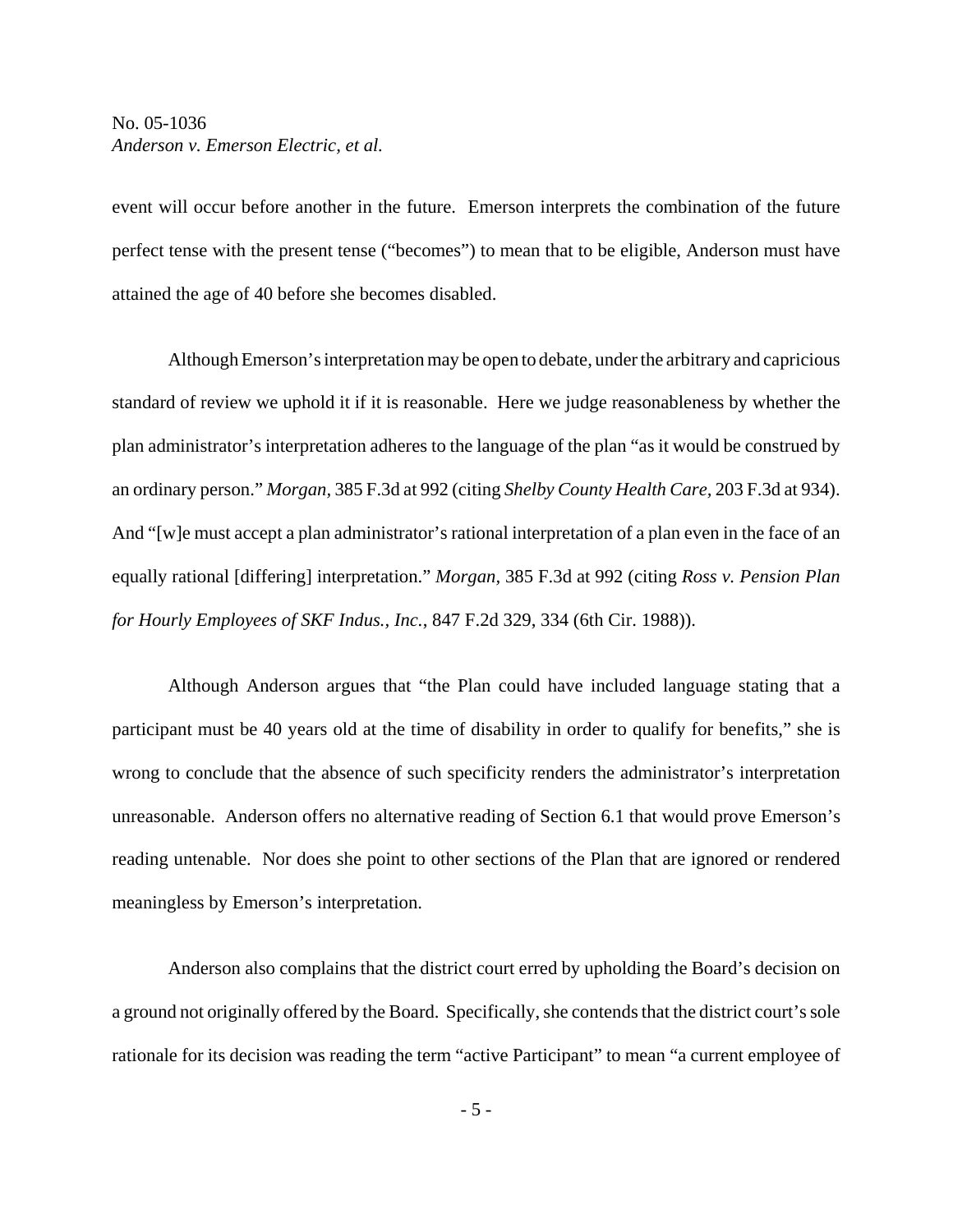the Company," whereas the Board's stated rationale was that the age requirement was a condition precedent to disability. Emerson correctly responds that this "new rationale" was instead only an explanation offered to defend the rationality of its denial decision. *See Gallo v. Amoco Corp.*, 102 F.3d 918 (7th Cir. 1996) ("When challenged in court, the plan administrator can defend his interpretation with any arguments that bear upon its rationality. He cannot augment the administrative record with new facts . . . , but he is not limited to repeating what he told the applicant.").

Finally, Anderson contends that interpreting the term "active Participant" to only encompass current employees renders the Plan's promise of a disability pension illusory and thus is arbitrary and capricious. Plan Section 6.1 mandates that an active Participant become "permanently and totally disabled" in order to receive a disability pension, and Plan Section 6.2 states that in order to satisfy the definition of "permanently and totally disabled," a Participant must suffer a disabling injury while employed and must also currently be receiving disability benefits under the Social Security Act ("SSDI"). As Anderson's argument goes, because one who is receiving SSDI necessarily is not employed, no Participant will ever receive a disability pension under Emerson's Plan interpretation.

Anderson's argument ignores a plain reading of the Plan's language, which does not require a Participant receive SSDI while employed in order to receive disability-pension payments, but rather creates a two-step process for determining disability-pension eligibility. The first step is to